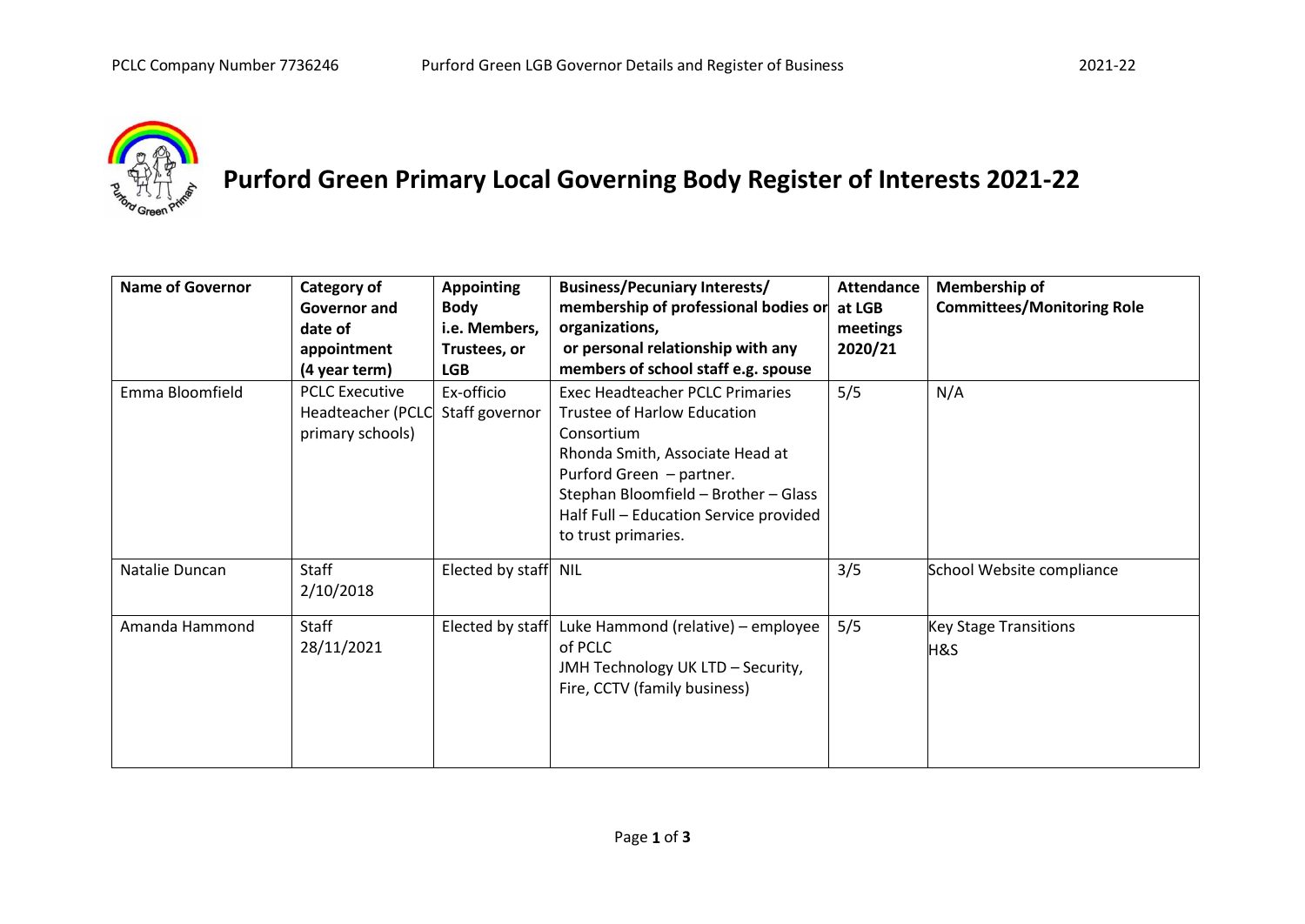| Purford Green LGB Governor Details and Register of Business<br>PCLC Company Number 7736246 |                                                                          |                                                    |                                                                                                                                                  |                                                    | 2021-22                                                              |
|--------------------------------------------------------------------------------------------|--------------------------------------------------------------------------|----------------------------------------------------|--------------------------------------------------------------------------------------------------------------------------------------------------|----------------------------------------------------|----------------------------------------------------------------------|
| <b>Name of Governor</b>                                                                    | Category of<br>Governor and date Body<br>of appointment (4<br>year term) | <b>Appointing</b><br>i.e. Members,<br>Trustees, or | <b>Business/Pecuniary Interests/</b><br>membership of professional bodies or<br>organizations,<br>or personal relationship with any              | <b>Attendance</b><br>at LGB<br>meetings<br>2020/21 | <b>Membership of</b><br><b>Committees/Monitoring Role</b>            |
|                                                                                            |                                                                          | <b>LGB</b>                                         | members of school staff e.g. spouse<br>or relative                                                                                               |                                                    |                                                                      |
| Carmelle Hartgrove                                                                         | Parent<br>29/4/2019                                                      | <b>LGB</b>                                         | <b>NIL</b>                                                                                                                                       | 3/5                                                | <b>LGB Chair</b><br>PCLC Pay Committee<br>CPD / Staff wellbeing      |
| <b>Wendy Martin</b>                                                                        | Community<br>11/1/2022                                                   | <b>LGB</b>                                         | <b>NIL</b>                                                                                                                                       | N/A                                                |                                                                      |
| Darren McIndoe                                                                             | Community<br>24/2/2020                                                   | <b>LGB</b>                                         | Priest in Charge, St Stephen's Tye<br>Green<br>Member of Heart 4 Harlow                                                                          | 3/5                                                | <b>LGB Vice-Chair</b><br><b>SEND</b><br><b>PPG</b><br>Curriculum: RE |
| Rhonda Smith                                                                               | Associate<br>Headteacher                                                 | Ex-officio<br>Staff governor                       | Emma Bloomfield - partner (not line<br>managed by Exec Headteacher)<br>Stephan Bloomfield - brother in law -<br>Glass Half Full coaching company | 4/5                                                | N/A                                                                  |
| <b>Elaine Wager</b>                                                                        | Community<br>1/9/2021                                                    | <b>LGB</b>                                         | <b>NIL</b>                                                                                                                                       | 5/5                                                | Monitoring Schedule,<br>Curriculum: Music, English                   |